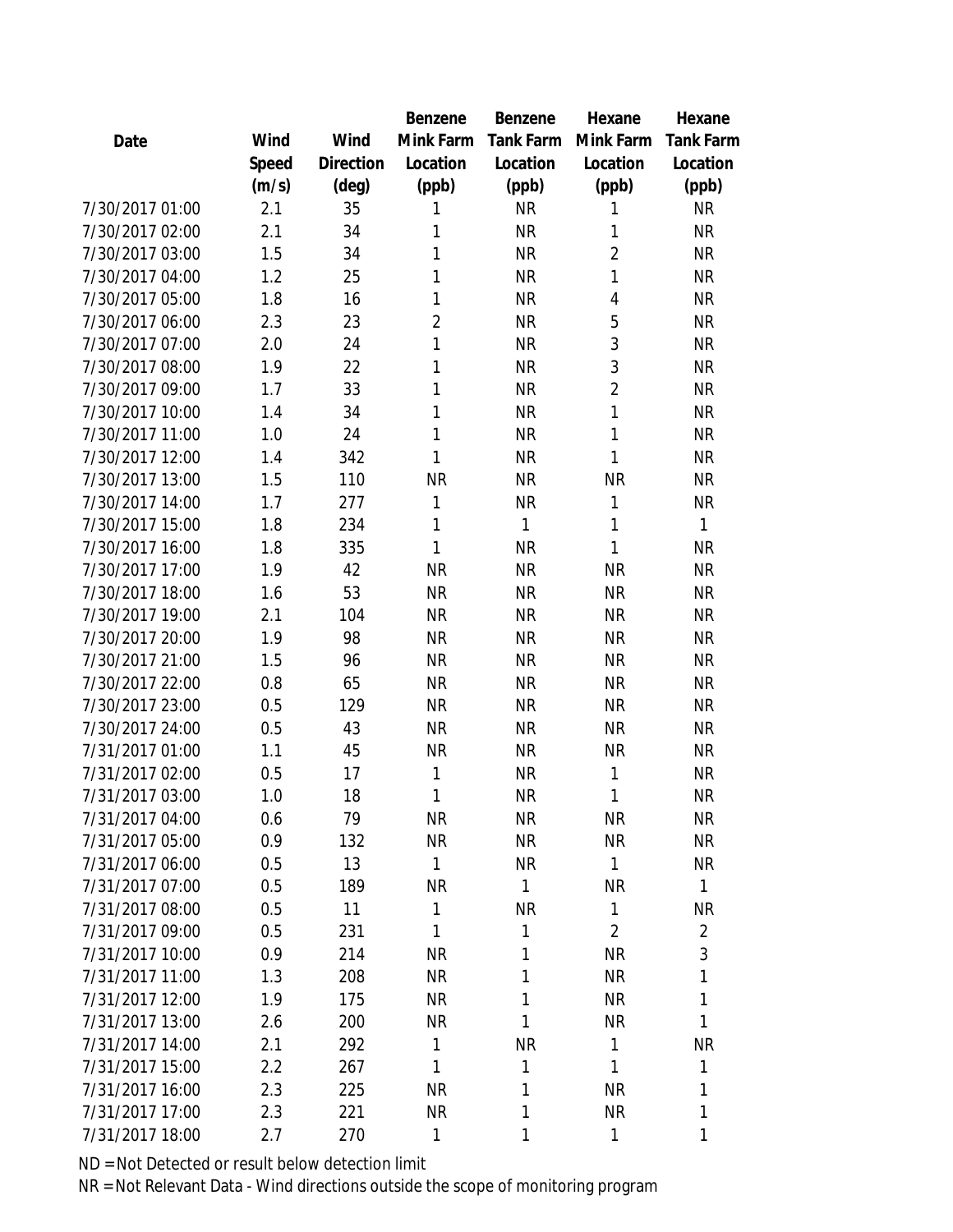|                 |       |           | Benzene   | Benzene          | Hexane    | Hexane           |
|-----------------|-------|-----------|-----------|------------------|-----------|------------------|
| Date            | Wind  | Wind      | Mink Farm | <b>Tank Farm</b> | Mink Farm | <b>Tank Farm</b> |
|                 | Speed | Direction | Location  | Location         | Location  | Location         |
|                 | (m/s) | (deg)     | (ppb)     | (ppb)            | (ppb)     | (ppb)            |
| 7/31/2017 19:00 | 2.2   | 282       | 1         | <b>NR</b>        | 1         | <b>NR</b>        |
| 7/31/2017 20:00 | 2.1   | 267       | 1         | 1                | 1         | 1                |
| 7/31/2017 21:00 | 1.7   | 257       | 1         | $\overline{2}$   | 1         | 3                |
| 7/31/2017 22:00 | 0.5   | 338       | 1         | <b>NR</b>        | 1         | <b>NR</b>        |
| 7/31/2017 23:00 | 1.2   | 72        | <b>NR</b> | <b>NR</b>        | <b>NR</b> | <b>NR</b>        |
| 7/31/2017 24:00 | 1.4   | 94        | <b>NR</b> | <b>NR</b>        | <b>NR</b> | <b>NR</b>        |
| 8/1/2017 01:00  | 1.2   | 125       | <b>NR</b> | <b>NR</b>        | <b>NR</b> | <b>NR</b>        |
| 8/1/2017 02:00  | 1.4   | 139       | <b>NR</b> | <b>NR</b>        | <b>NR</b> | <b>NR</b>        |
| 8/1/2017 03:00  | 0.6   | 172       | <b>NR</b> | 1                | <b>NR</b> | $\mathbf{1}$     |
| 8/1/2017 04:00  | 0.5   | 155       | <b>NR</b> | <b>NR</b>        | <b>NR</b> | <b>NR</b>        |
| 8/1/2017 05:00  | 2.0   | 172       | <b>NR</b> | 1                | <b>NR</b> | $\mathbf{1}$     |
| 8/1/2017 06:00  | 2.9   | 167       | <b>NR</b> | <b>NR</b>        | <b>NR</b> | <b>NR</b>        |
| 8/1/2017 07:00  | 2.7   | 171       | <b>NR</b> | 1                | <b>NR</b> | $\mathbf{1}$     |
| 8/1/2017 08:00  | 1.9   | 146       | <b>NR</b> | <b>NR</b>        | <b>NR</b> | <b>NR</b>        |
| 8/1/2017 09:00  | 2.0   | 169       | <b>NR</b> | <b>NR</b>        | <b>NR</b> | <b>NR</b>        |
| 8/1/2017 10:00  | 2.3   | 193       | <b>NR</b> | 1                | <b>NR</b> | $\mathbf{1}$     |
| 8/1/2017 11:00  | 2.4   | 198       | <b>NR</b> | 1                | NR        | 1                |
| 8/1/2017 12:00  | 2.7   | 250       | 1         | 1                | 1         | 1                |
| 8/1/2017 13:00  | 2.0   | 274       | 1         | 1                | 1         | 1                |
| 8/1/2017 14:00  | 3.5   | 181       | <b>NR</b> | 1                | <b>NR</b> | 1                |
| 8/1/2017 15:00  | 3.7   | 196       | <b>NR</b> | 1                | NR        | 1                |
| 8/1/2017 16:00  | 3.3   | 260       | 1         | 1                | 1         | 1                |
| 8/1/2017 17:00  | 2.4   | 214       | <b>NR</b> | 1                | <b>NR</b> | 1                |
| 8/1/2017 18:00  | 3.2   | 199       | <b>NR</b> | 1                | <b>NR</b> | 1                |
| 8/1/2017 19:00  | 2.6   | 248       | 1         | 1                | 1         | 1                |
| 8/1/2017 20:00  | 2.8   | 196       | <b>NR</b> | 1                | <b>NR</b> | 1                |
| 8/1/2017 21:00  | 3.2   | 208       | <b>NR</b> | 1                | NR        | 1                |
| 8/1/2017 22:00  | 1.9   | 257       | 1         | 1                | 1         | 1                |
| 8/1/2017 23:00  | 1.6   | 231       | 1         | 1                | 1         | $\overline{2}$   |
| 8/1/2017 24:00  | 2.0   | 195       | <b>NR</b> | 1                | <b>NR</b> | 1                |
| 8/2/2017 01:00  | 1.9   | 208       | <b>NR</b> | 1                | <b>NR</b> | 1                |
| 8/2/2017 02:00  | 1.4   | 197       | <b>NR</b> | 1                | <b>NR</b> | 1                |
| 8/2/2017 03:00  | 1.5   | 194       | <b>NR</b> | 1                | <b>NR</b> | 1                |
| 8/2/2017 04:00  | 1.7   | 214       | <b>NR</b> | 1                | <b>NR</b> | 2                |
| 8/2/2017 05:00  | 2.2   | 172       | <b>NR</b> | 1                | <b>NR</b> | $\overline{2}$   |
| 8/2/2017 06:00  | 2.0   | 184       | <b>NR</b> | 1                | <b>NR</b> | 1                |
| 8/2/2017 07:00  | 1.3   | 184       | <b>NR</b> | 1                | <b>NR</b> | 1                |
| 8/2/2017 08:00  | 1.8   | 205       | <b>NR</b> | 1                | <b>NR</b> | 1                |
| 8/2/2017 09:00  | 1.4   | 227       | <b>NR</b> | 1                | <b>NR</b> | 2                |
| 8/2/2017 10:00  | 1.9   | 268       | 1         | 1                | 1         | $\overline{a}$   |
| 8/2/2017 11:00  | 2.0   | 259       | 1         | 1                | 1         | 1                |
| 8/2/2017 12:00  | 2.1   | 229       | <b>NR</b> | 1                | <b>NR</b> | 1                |
|                 |       |           |           |                  |           |                  |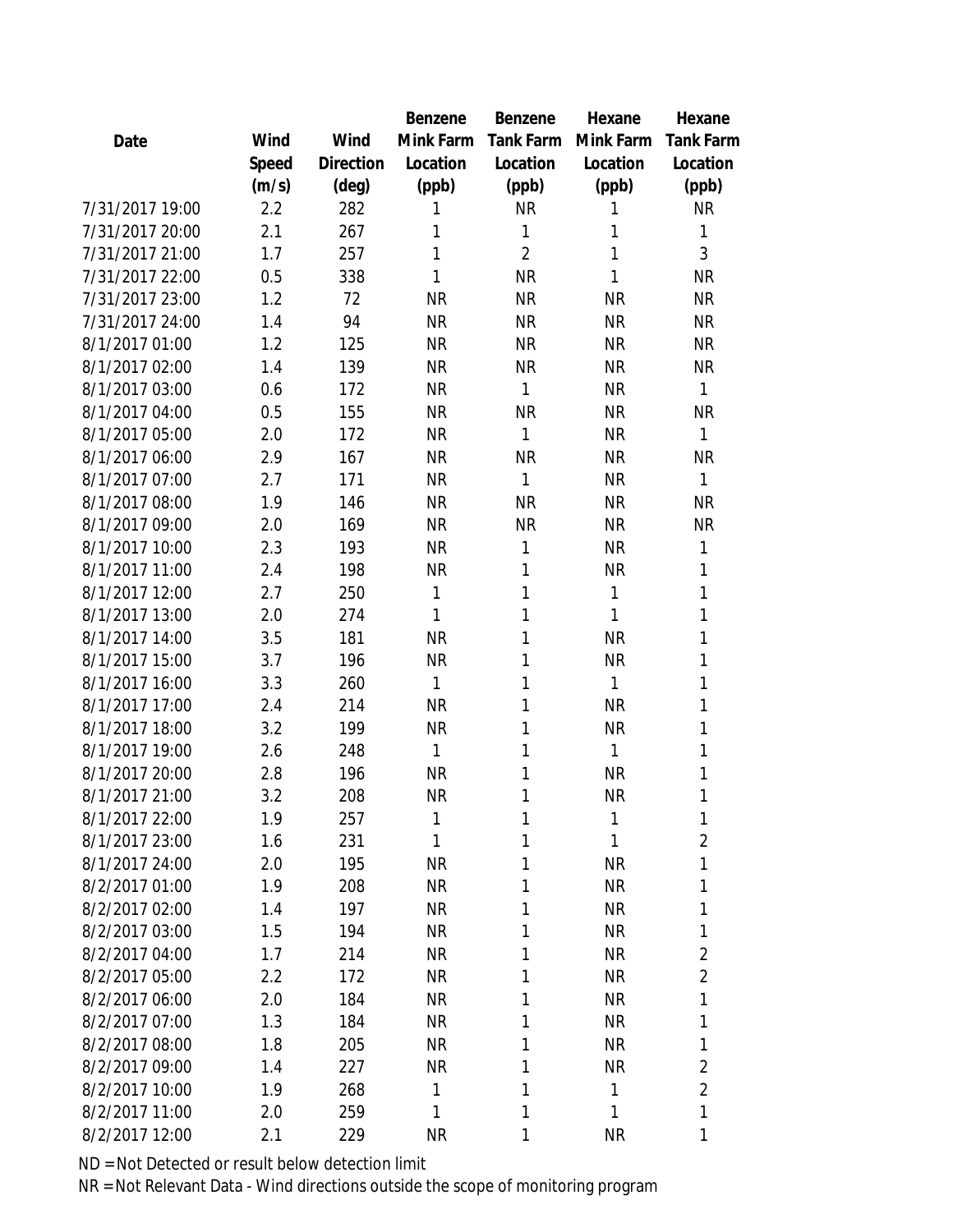|       |                | Benzene   | Benzene          | Hexane         | Hexane           |
|-------|----------------|-----------|------------------|----------------|------------------|
| Wind  | Wind           | Mink Farm | <b>Tank Farm</b> | Mink Farm      | <b>Tank Farm</b> |
| Speed | Direction      | Location  | Location         | Location       | Location         |
| (m/s) | $(\text{deg})$ | (ppb)     | (ppb)            | (ppb)          | (ppb)            |
| 1.8   | 257            | 1         | 1                | 1              | 1                |
| 1.6   | 238            | 1         | 1                | 1              | 1                |
| 1.7   | 224            | <b>NR</b> | 1                | <b>NR</b>      | 1                |
| 2.7   | 199            | <b>NR</b> | 1                | <b>NR</b>      | 1                |
| 2.6   | 264            | 1         | 1                | 1              | 1                |
| 2.9   | 274            | 1         | 1                | 1              | 1                |
| 2.5   | 263            | 1         | 1                | 1              | 1                |
| 2.3   | 307            | 1         | <b>NR</b>        | 1              | <b>NR</b>        |
| 2.8   | 30             | 1         | <b>NR</b>        | $\overline{2}$ | <b>NR</b>        |
| 1.4   | 49             | <b>NR</b> | <b>NR</b>        | <b>NR</b>      | <b>NR</b>        |
| 1.5   | 43             | <b>NR</b> | <b>NR</b>        | <b>NR</b>      | <b>NR</b>        |
| 1.5   | 36             | 1         | <b>NR</b>        | 1              | <b>NR</b>        |
| 1.4   | 43             | <b>NR</b> | <b>NR</b>        | <b>NR</b>      | <b>NR</b>        |
| 1.4   | 46             | <b>NR</b> | <b>NR</b>        | <b>NR</b>      | <b>NR</b>        |
| 1.1   | 43             | <b>NR</b> | <b>NR</b>        | <b>NR</b>      | <b>NR</b>        |
| 0.8   | 63             | <b>NR</b> | <b>NR</b>        | <b>NR</b>      | <b>NR</b>        |
| 1.1   | 69             | <b>NR</b> | <b>NR</b>        | <b>NR</b>      | <b>NR</b>        |
| 1.3   | 77             | <b>NR</b> | <b>NR</b>        | <b>NR</b>      | <b>NR</b>        |
| 1.9   | 86             | <b>NR</b> | <b>NR</b>        | <b>NR</b>      | <b>NR</b>        |
| 2.2   | 116            | <b>NR</b> | <b>NR</b>        | <b>NR</b>      | <b>NR</b>        |
| 2.2   | 144            | <b>NR</b> | <b>NR</b>        | <b>NR</b>      | <b>NR</b>        |
| 3.1   | 178            | <b>NR</b> | 1                | <b>NR</b>      | 1                |
| 4.0   | 182            | <b>NR</b> | 1                | <b>NR</b>      | 1                |
| 4.2   | 174            | <b>NR</b> | 1                | <b>NR</b>      | 1                |
| 4.7   | 184            | <b>NR</b> | 1                | <b>NR</b>      | 1                |
| 4.8   | 171            | <b>NR</b> | 1                | <b>NR</b>      | 1                |
| 3.2   | 178            | <b>NR</b> | 1                | <b>NR</b>      | 1                |
| 4.6   | 154            | <b>NR</b> | <b>NR</b>        | <b>NR</b>      | <b>NR</b>        |
| 5.9   | 161            | <b>NR</b> | <b>NR</b>        | <b>NR</b>      | <b>NR</b>        |
| 6.3   | 167            | <b>NR</b> | <b>NR</b>        | <b>NR</b>      | <b>NR</b>        |
| 6.1   | 179            | <b>NR</b> | 1                | <b>NR</b>      | 1                |
| 3.1   | 188            | <b>NR</b> | 1                | <b>NR</b>      | 1                |
| 3.7   | 196            | <b>NR</b> | 1                | <b>NR</b>      | 1                |
| 3.8   | 194            | <b>NR</b> | 1                | <b>NR</b>      | 1                |
| 3.3   | 249            | 1         | 1                | 1              | 1                |
| 4.5   | 275            | 1         | 1                | $\overline{2}$ | 3                |
| 3.9   | 265            | 1         | 1                | 1              | $\overline{2}$   |
|       |                | 1         | 1                | 1              | $\overline{2}$   |
| 4.3   | 250            | 1         | 1                | 1              | $\overline{2}$   |
| 4.3   | 254            | 1         | 1                | 1              | $\overline{2}$   |
| 4.4   | 260            | 1         | 1                | 1              | $\overline{2}$   |
| 4.6   | 258            | 1         | 1                | 1              | 1                |
|       | 4.3            | 255       |                  |                |                  |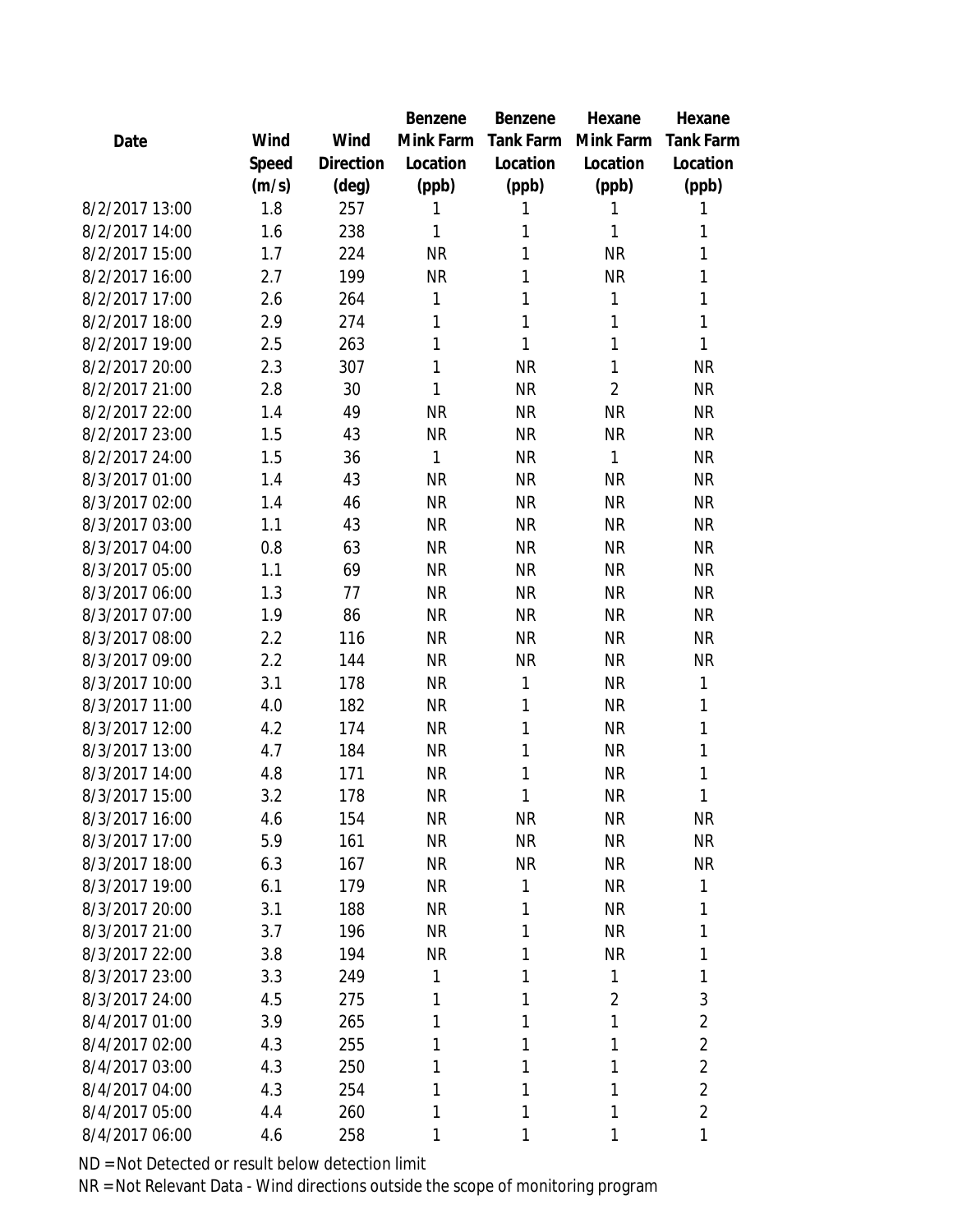|                |       |           | Benzene   | Benzene          | Hexane         | Hexane           |
|----------------|-------|-----------|-----------|------------------|----------------|------------------|
| Date           | Wind  | Wind      | Mink Farm | <b>Tank Farm</b> | Mink Farm      | <b>Tank Farm</b> |
|                | Speed | Direction | Location  | Location         | Location       | Location         |
|                | (m/s) | (deg)     | (ppb)     | (ppb)            | (ppb)          | (ppb)            |
| 8/4/2017 07:00 | 4.4   | 257       | 1         | 1                | 1              | 2                |
| 8/4/2017 08:00 | 5.2   | 248       | 1         | 1                | 1              | $\overline{2}$   |
| 8/4/2017 09:00 | 5.3   | 253       | 1         | 1                | 1              | $\overline{2}$   |
| 8/4/2017 10:00 | 5.4   | 256       | 1         | 1                | 1              | 1                |
| 8/4/2017 11:00 | 5.1   | 274       | 1         | 1                | 1              | 1                |
| 8/4/2017 12:00 | 5.2   | 281       | 1         | <b>NR</b>        | $\overline{2}$ | <b>NR</b>        |
| 8/4/2017 13:00 | 5.2   | 284       | 1         | <b>NR</b>        | $\overline{2}$ | <b>NR</b>        |
| 8/4/2017 14:00 | 4.8   | 299       | 1         | <b>NR</b>        | 1              | <b>NR</b>        |
| 8/4/2017 15:00 | 5.8   | 304       | 1         | <b>NR</b>        | 1              | <b>NR</b>        |
| 8/4/2017 16:00 | 4.9   | 303       | 1         | <b>NR</b>        | 1              | <b>NR</b>        |
| 8/4/2017 17:00 | 4.1   | 296       | 1         | <b>NR</b>        | 1              | <b>NR</b>        |
| 8/4/2017 18:00 | 5.6   | 316       | 1         | <b>NR</b>        | 1              | <b>NR</b>        |
| 8/4/2017 19:00 | 3.8   | 332       | 1         | <b>NR</b>        | 1              | <b>NR</b>        |
| 8/4/2017 20:00 | 2.4   | 329       | 1         | <b>NR</b>        | 1              | <b>NR</b>        |
| 8/4/2017 21:00 | 2.0   | 256       | 1         | 1                | 1              | 1                |
| 8/4/2017 22:00 | 2.5   | 229       | <b>NR</b> | 1                | <b>NR</b>      | 1                |
| 8/4/2017 23:00 | 2.2   | 209       | <b>NR</b> | 1                | <b>NR</b>      | 1                |
| 8/4/2017 24:00 | 2.0   | 212       | <b>NR</b> | 1                | <b>NR</b>      | 1                |
| 8/5/2017 01:00 | 2.8   | 237       | 1         | 1                | 1              | 1                |
| 8/5/2017 02:00 | 3.2   | 246       | 1         | 1                | 1              | 1                |
| 8/5/2017 03:00 | 2.7   | 241       | 1         | 1                | 1              | 1                |
| 8/5/2017 04:00 | 2.2   | 249       | 1         | 1                | 1              | 1                |
| 8/5/2017 05:00 | 2.1   | 243       | 1         | 1                | 1              | 1                |
| 8/5/2017 06:00 | 2.5   | 243       | 1         | 1                | 1              | 1                |
| 8/5/2017 07:00 | 2.1   | 231       | 1         | 1                | 1              | 1                |
| 8/5/2017 08:00 | 2.0   | 220       | <b>NR</b> | 1                | <b>NR</b>      | 1                |
| 8/5/2017 09:00 | 1.6   | 238       | 1         | 1                | 1              | 1                |
| 8/5/2017 10:00 | 2.1   | 255       | 1         | 1                | 1              | 1                |
| 8/5/2017 11:00 | 2.2   | 249       | 1         | 1                | 1              | 1                |
| 8/5/2017 12:00 | 3.2   | 258       | 1         | 1                | 1              | 1                |
| 8/5/2017 13:00 | 3.3   | 258       | 1         | 1                | 1              | 1                |
| 8/5/2017 14:00 | 3.8   | 258       | 1         | 1                | 1              | 1                |
| 8/5/2017 15:00 | 3.7   | 262       | 1         | 1                | 1              | 1                |
| 8/5/2017 16:00 | 3.4   | 255       | 1         | 1                | 1              | 1                |
| 8/5/2017 17:00 | 3.5   | 256       | 1         | 1                | 1              | 1                |
| 8/5/2017 18:00 | 3.6   | 228       | <b>NR</b> | 1                | <b>NR</b>      | $\overline{2}$   |
| 8/5/2017 19:00 | 2.4   | 220       | <b>NR</b> | 1                | <b>NR</b>      | $\overline{a}$   |
| 8/5/2017 20:00 | 1.7   | 210       | <b>NR</b> | 1                | <b>NR</b>      | 1                |
| 8/5/2017 21:00 | 0.8   | 188       | <b>NR</b> | 1                | <b>NR</b>      | 1                |
| 8/5/2017 22:00 | 0.5   | 204       | <b>NR</b> | 1                | <b>NR</b>      | 1                |
| 8/5/2017 23:00 | 0.9   | 141       | <b>NR</b> | <b>NR</b>        | <b>NR</b>      | <b>NR</b>        |
| 8/5/2017 24:00 | 1.4   | 149       | <b>NR</b> | <b>NR</b>        | <b>NR</b>      | <b>NR</b>        |